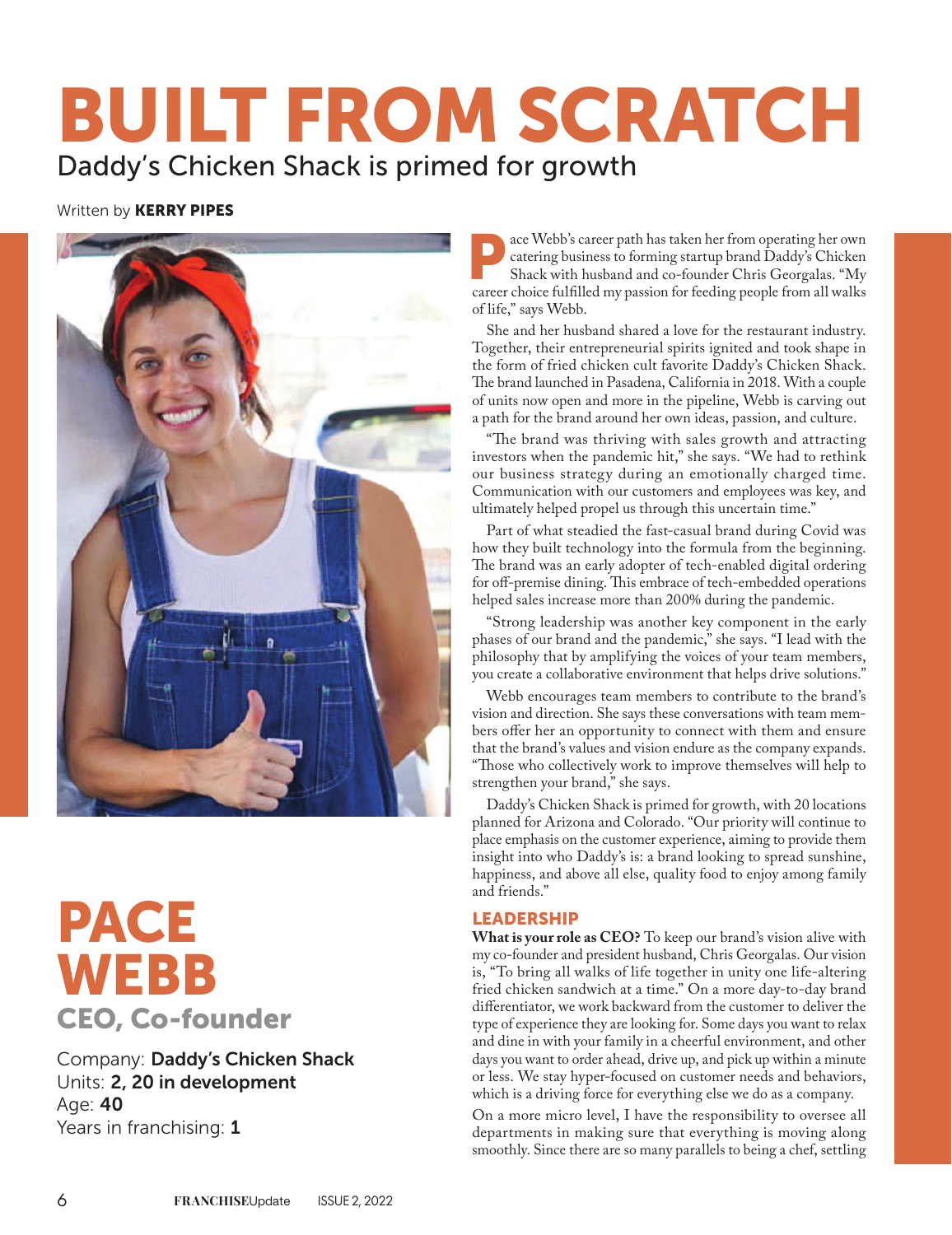into this role has been natural to me. The principles are very similar: you have a vision, a budget, a timeline, and a specific product to execute. And there is lots and lots of communication, just like in the kitchen. Communication and proper department and personnel traffic channels are crucial to keeping the machine going.

**How has Covid-19 a!ected the way you have led your brand?**  While Daddy's Chicken Shack saw a 200% increase in sales amid the pandemic, Covid reminded us that we can't control everything, especially in the restaurant industry. From struggles related to the pandemic, to supply chain issues and labor shortages, our day-today is ever-changing. We've learned to accept that and react to situations as they arise. After all, business is really just constant problem-solving. During this time I've learned to handle issues as they come, which has allowed us to prioritize our efforts as we continue building a successful brand. As crazy as it may sound, these major events will change the shape of the way many do business, and that's not necessarily a bad thing. Shake-ups certainly keep things exciting!

**Describe your leadership style.** Leading a team is a collaborative process. As a leader, I work closely with my team to solve problems, working with them, rather than throwing answers at them. I guide the conversation to help them come to a solution and, as a result, they grow as a professional. As CEO, I have the final say, but I find that my collaborative approach and the way I conduct what I call a "self-determined" approach to problem-solving has the biggest impact on my team and certainly the best outcome for the company.

When working with my team, I aim to play off their strengths and help them grow in other areas. I thrive on identifying their talents and knowing the best place or position for them within the company, and then making it a goal to manifest that position for them. Since we are a startup, not all of these positions exist yet, so it's a very exciting game!

**What has inspired your leadership style?** I think people are born leaders. But what has helped me shape my leadership style is, honestly, trial-and-error. As a natural-born leader, I always had an idea or business I was in charge of, and it took making lots of mistakes to get to a place where I consider myself to be a good leader. And believe me, there is always room for improvement! One of the biggest changes in leadership over the years was going from doing everything myself in the early days to learning how to delegate tasks to others (the right people) and how to motivate them to perform at an optimum level. This is a typical entrepreneurial arc. That is pure interpersonal skill that gets honed over time. A good leader doesn't want the accolades for themselves. They drop down into a new project or area that needs to get going, help the team get it all set up, and then step away so the team can shine. I'm just there to oversee and manage when needed. This gets repeated again and again, and this is how I intend to keep building Daddy's.

**How do you transmit your culture from your o"ce to frontline employees?** This is a great question, particularly for a franchisor. Culture starts from the top down, so every manager below me and Chris has to have our cultural values, and everyone under them is more likely to have them as well. Keeping the vision really clearly known and plastered everywhere is super important. For example, ours is one of inclusivity: "… to bring all walks of life together in unity…." So if there is a team member who is exhibiting any type of exclusivity, it is blatantly known that's not the Daddy's way. I'm also really big on accolades, because I think nowadays people are more likely to stay in a job if they like the culture, rather than a little bit more pay for a subpar culture. It is our pleasure that our employees

choose to work at Daddy's corporate or on the unit level. So when people exemplify our vision or mission in any area (inclusivity, mentorship, customer service, etc.), they get recognized by name. I'm sure this will turn into a more formal program as we grow. My point is that we are actively identifying the type of cultural actions that are to the Daddy's standard, and this positive reinforcement helps keep the culture strong.

**Where is the best place to prepare for leadership, an MBA school**  or OTJ? I think they both have their own intrinsic benefits. OTJ is perfect for natural entrepreneurs, as they always have a vision. Nothing teaches you more than having your skin in the game. MBA school is best for those who simply need it to get to the next level in their company, or who want more of an intense education on how business works as they explore their own entrepreneurial endeavors.

**Are tough decisions best taken by one person?** How do you make tough decisions? I don't think tough decisions are best taken by one person. It's often best to talk things through and explore other perspectives. When making tough decisions I often go to two or three people I trust for advice on the topic and talk things out to further understand the direction I want to take when solving various issues.

**Do you want to be liked or respected?** Both. I am respected because I keep an eye on the big picture of the company prospering. And (most of the time), when the company wins, the employees win. I want to be liked, certainly, but it comes secondary to being respected.

**Advice to CEO wannabes:** If you've always been that person with a vision and have the ability to run with an idea until it is executed, then the CEO's life is for you. When I was running my catering business, Taste of Pace, I naturally had a drive to make a name for myself. This drive helped me grow in my role, and eventually on a larger level once Daddy's Chicken Shack was born.

#### MANAGEMENT

**Describe your management style:** Everyone has something they're good at in our company. Knowing that, we stay in our lanes and respect our team's expertise. I naturally have led with the philosophy of amplifying the voices of our team members to best execute solutions.

**What does your management team look like?** We have a pretty robust management team that helps us identify and capitalize on our goals to promote upward growth. The team includes the chairman, CEO, president, CFO, bookkeeping, public relations, marketing, franchise development, support and training specialists, and analysts.

**How does your management team help you lead?** Having a stake in the business amplifies their seriousness in wanting the brand to succeed. Individually, they have opportunities to mentor our employees to help them grow and guide them as they take their next steps with the company.

**Favorite management gurus: Do you read management books?** I love to read management books! Especially because it allows me to learn various leadership styles, which I can incorporate into my own management techniques. Most recently I've enjoyed *The Compound E"ect* by Darren Hardy, referred by our investment team members. When you're in a startup situation with many goals, this book is great because it recommends taking small actions on a daily basis that lead to massive impacts down the line. By doing this you can make sustainable changes over time, allowing for a greater outcome. It helps to manage that feeling of having to climb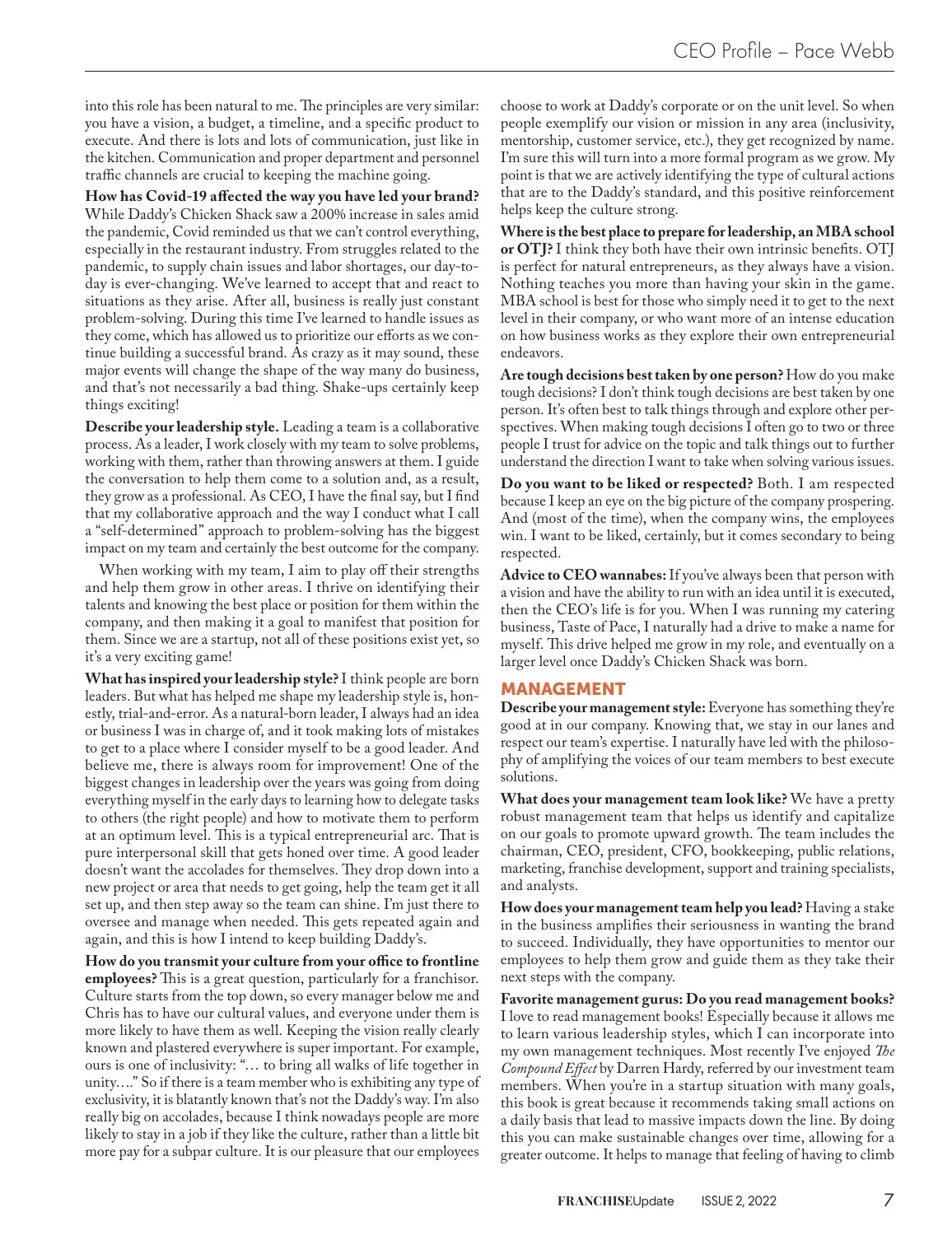Mount Everest in a day, as opposed to focusing on one step at a time to keep a regular pace to make it successfully and safely to the top (or to reach the goal).

**What makes you say, "Yes, now that's why I do what I do!"?** Seeing people come together in a fun, happy, and inclusive environment while having the opportunity to fuel my passion for feeding people my delicious creations!

## OPERATIONS

**What trends are you seeing with consumer spending habits in your stores?** By leveraging our unique business model, our ticket average has not changed over the last 2 years. Although we don't have a "typical" customer, we do focus on Millennials as the eyes and ears of the business because of our tech-based initiatives. A new trend we have started to see in our stores—which was a surprise to us—is that a little over half of our demographic is female. However, in terms of consumer spending habits, women are often making all the purchases/decisions in a household.

**How is the economy driving consumer behavior in your system?**  My husband Chris Georgalas, who co-founded Daddy's Chicken Shack with me, is a master at deciphering what consumers want and how they want to consume. When the pandemic hit, Daddy's was prepared to handle the influx of off-premise dining needs. With the drastic increase of carryout and third-party ordering, our business model was prepared to handle this shift. By being optimized for digital from the start, it allowed our operations to continue to thrive and cemented our concept as pandemic-proof.

Daddy's small footprint and focus on technology also fueled our development. Since we were early adopters of tech-enabled ordering systems, we saw a 200% sales increase, even amid the pandemic. Consumers, especially Millennials and Gen Z populations, showed us that no matter how you want to order or whatever you're in the mood for, you can order digitally. Because we have this system in place and seamlessly functioning, we're set up for continued success in the future.

**What are you expecting from your market in the next 12 months?**  We are looking forward to selling sunshine and the Daddy's experience. I think we'll continue to see an increase in online ordering and ordering ahead. We're planning to introduce an online ordering platform that saves customers' order history, making it easier than ever to order food and drinks whenever and wherever you are.

**Are your franchisees bullish or bearish about growth and adding units?** Currently, we are working on growing our franchisee market. We have successfully secured a regional developer, Dave Liniger, founder of RE/MAX and our sole investor in the company, who will lead growth efforts in the Phoenix and Denver markets. We're also targeting Houston, Austin, and New York as we look forward to welcoming our founders circle.

**Are commodity/supplies costs any cause for concern in your system?** We pride ourselves on adapting to changes quickly, and that is precisely what we are doing! When times are tough, it is important to remember it is only temporary and that perseverance is key.

#### PERSONAL

**What time do you like to be at your desk?** I lead a very modern entrepreneurial schedule, so I don't have set "desk hours." But we definitely check emails first thing in the morning so we can get a picture of anything that needs to be handled in addition to our set schedule of meetings or projects for the day. When we travel for work, we work through dinner meetings. When we aren't traveling,

we stay up late at night solving problems after we put our kids to bed.

**Exercise in the morning? Wine with lunch?** It's important to ignite my inner "tiger" to get amped up as a leader, so a workout is definitely part of the Monday through Friday routine. I only have 25 minutes, so I make the best of it! Okay, so I *love* wine, but even when I was cooking every day as a chef, the wine waited until I was done. When I'm in the zone, I'm in the zone! The same applies for my workday, but when the work is done I love to unwind, sometimes with wine.

Do you socialize with your team after work/outside the office? I genuinely like everyone who works with me. And while socializing outside of the office doesn't happen super regularly, we have a great time when we do, and there is certainly value to team bonding!

Last two books read: The Seven Husbands of Evelyn Hugo. I went to Cabo for my 40th and one of my favorite things to do is riffle through a slightly better than average novel on the beach! Our Regional Developer Manual and our Operations Manual. These are the length of a classic novel!



Now, as everything has opened back up and with the effects of inflation, it's created more competition and more customer discretion, so it makes us even more competitive, which I believe makes a business stronger. Never a good thing to rest on your successes of yesterday!